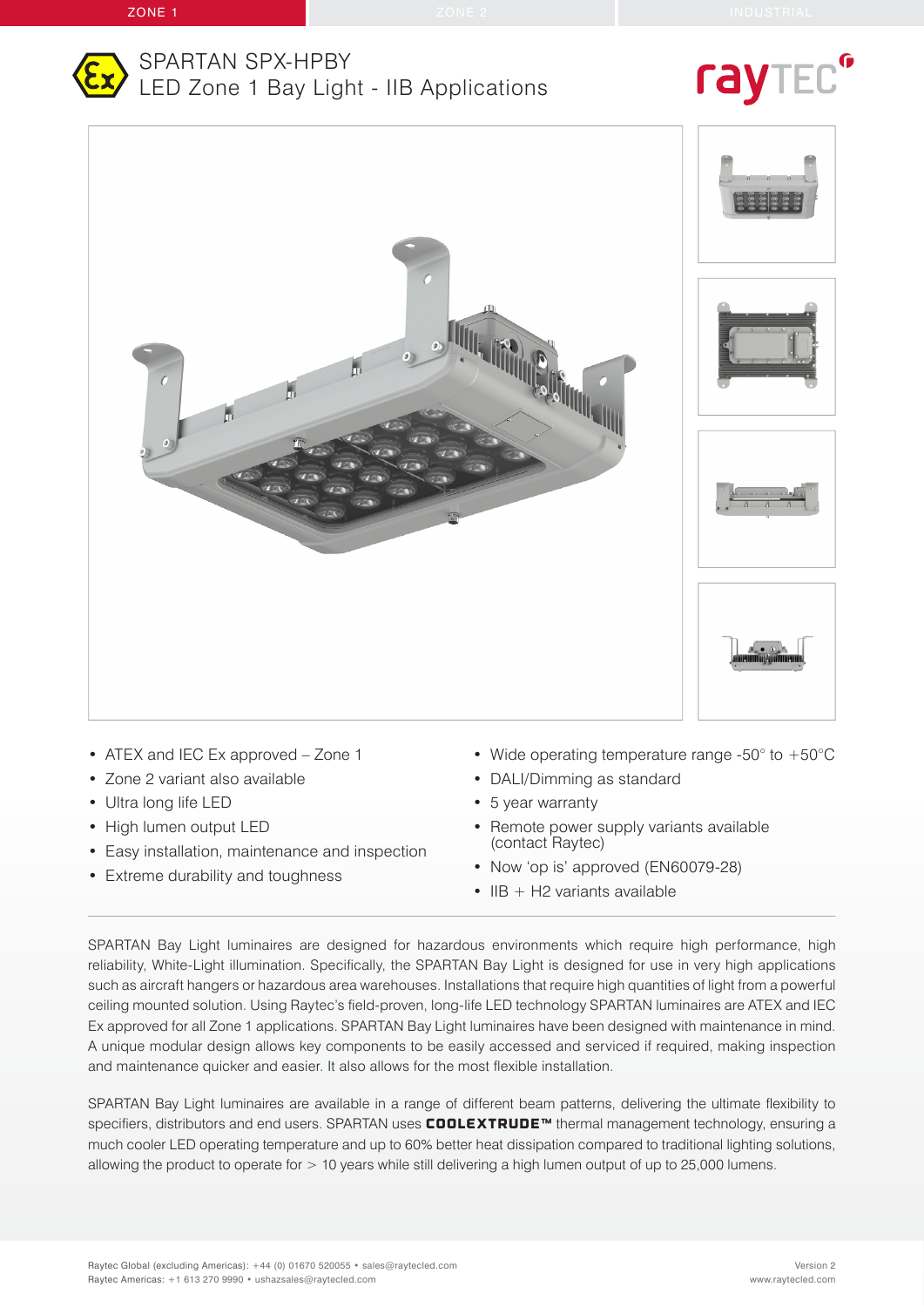# Product Dimensions

| 172(6.8)                                                                                                                                                                                   |                     | ο<br>$\bullet$<br>$\mathfrak{S}$<br>α                                                                  |
|--------------------------------------------------------------------------------------------------------------------------------------------------------------------------------------------|---------------------|--------------------------------------------------------------------------------------------------------|
| 422 (16.6")<br>353 (13.9")<br>m<br>16<br>O                                                                                                                                                 | 33(1.3)<br>m<br>ᅊ   |                                                                                                        |
| €<br>457 (18")<br>$\overline{\phantom{a}}$<br>$\overline{C}$<br>l G<br>$\bullet$<br>536<br>$\varnothing_{\gamma_{\mathcal{S}}}$<br>$\mathcal{S}_{\mathcal{F}\gamma}$<br>Ш<br>(O<br>Ø<br>88 | п<br>℡<br>$\bullet$ | ROOF / CEILING<br>MINIMUM HEIGHT<br>250mm (9.85")<br>$-$<br>$\bullet$<br>$\circ$<br>n<br>eЮ<br>Ō.<br>▭ |

| <b>Features</b> | <b>Benefits</b>                                                                                                                                                                                                                                                        |
|-----------------|------------------------------------------------------------------------------------------------------------------------------------------------------------------------------------------------------------------------------------------------------------------------|
| Ultra-Powerful  | High lumen output - up to 25,000 lumens<br>Latest high power LED technology                                                                                                                                                                                            |
| Ultra-Flexible  | Range of beam patterns available<br>Operating temperature range of -50 $\degree$ C to +50 $\degree$ C with a T4 rating for even the most<br>challenging conditions                                                                                                     |
| Ultra-Reliable  | Industry leading 5 year warranty<br>Designed and manufactured in the UK to the highest standards including both<br>ISO9001 & ISO14001<br>Advanced electronics and LED's<br>Extreme durability and toughness                                                            |
| Ultra-Modular   | Both the LED and PSU modules are easily accessible for maintenance and inspection                                                                                                                                                                                      |
| Ultra-Efficient | COOLEXTRUDE™ thermal management delivers class leading energy efficiency<br>Significant running and maintenance savings compared to traditional lighting technologies<br>SMART access wiring system for safe and efficient installation, set-up and ongoing inspection |
| Ultra-Support   | Photometric files available (.ies & .ldt)<br>Full Lighting Design Service<br>Site specific Energy and Cost Saving Report available                                                                                                                                     |

### 5 YEAR WARRANTY

All Raytec luminaires are provided with an industry leading 5 year warranty and have an expected useful life in excess of 10 years

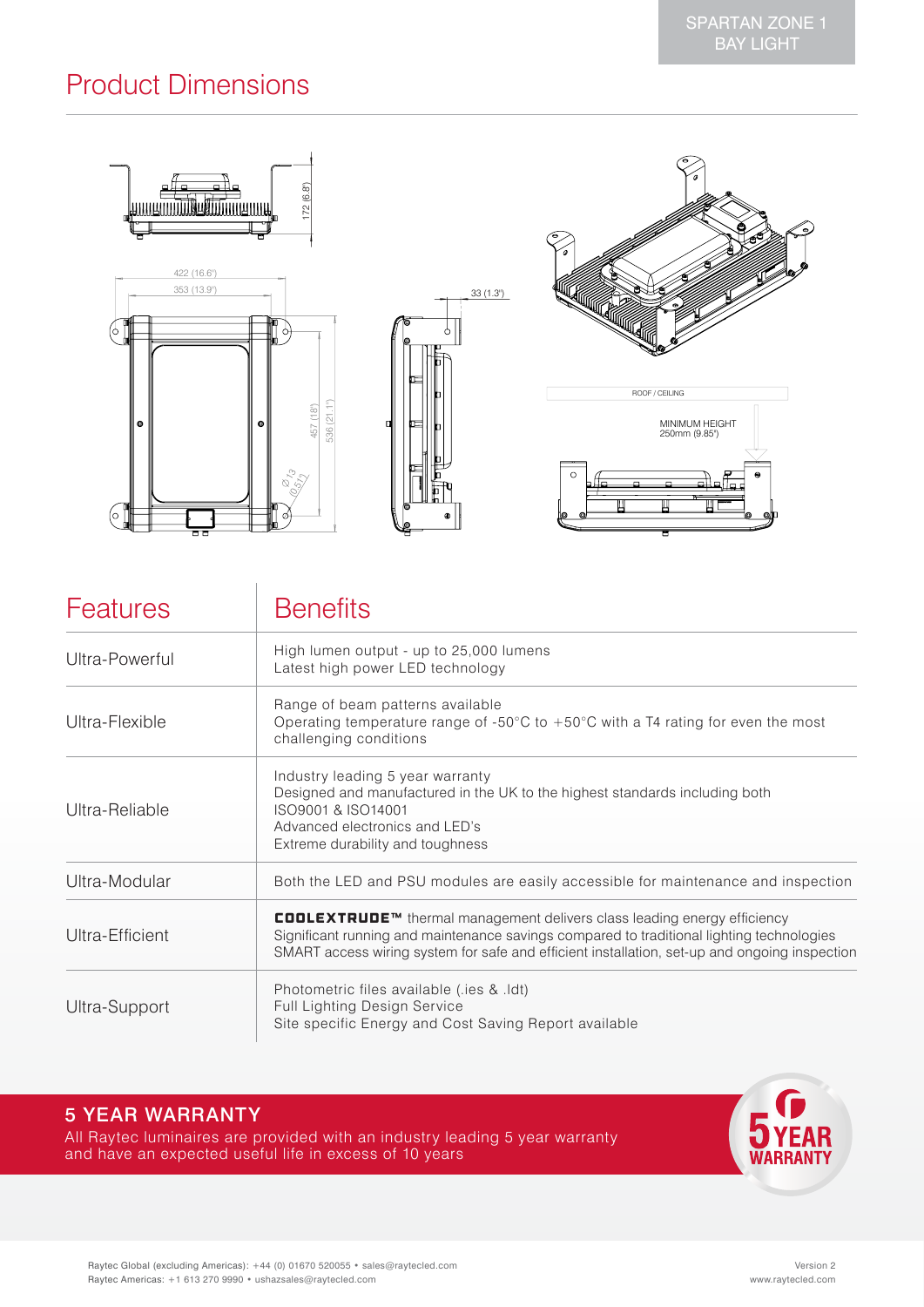# Technical Specifications

#### Certification

| ATEX Rating:           | ATEX and IEC Ex rated for Gas and Dust                               |
|------------------------|----------------------------------------------------------------------|
| Hazardous Area rating: | $7$ one 1 – Gas and Dust                                             |
| Certificates:          | CML 17ATEX1148 AND IEC Ex CML<br>17.0074                             |
| Gas:                   | II 2 G D<br>Ex db eb mb op is IIB T4 Gb                              |
| Dust:                  | Ex tb op is IIIC T104°C Db<br>Ta= $-50^{\circ}$ C to $+50^{\circ}$ C |

#### Optical

| Beam Patterns-circular:              | $30^\circ$ x $30^\circ$ or $60^\circ$ x $60^\circ$ or $90^\circ$ x $90^\circ$ |
|--------------------------------------|-------------------------------------------------------------------------------|
| Lumen Output                         | Up to 25,000 lm                                                               |
| LED type:                            | Platinum Elite SMT LEDs                                                       |
| Number of LEDs:                      | 12 or 24                                                                      |
| CRI                                  | $80+$                                                                         |
| Dominant Wavelength:                 | 5.000K                                                                        |
| Automatic Thermal<br>Cutback Feature | Refer to the graph below                                                      |

#### Automatic Thermal Cutback Feature



#### Input: 150-264V 50/60Hz AC only 110V variant available - please contact Raytec Power: 120W – 10,000lm 180W – 15,000lm 240W – 20,000lm 300W – 25,000lm Termination **Incoming terminal block suitable for** looping 4 core 4mm² cable Power Factor:  $>0.95$ Cable Entries 2xM20 as standard (other entries available upon request), dispatched complete with three ATEX/IEC Ex approved blanking plug

#### Mechanical/Environmental

Electrical

| Burning position:          | Universal                                                                                                                                  |
|----------------------------|--------------------------------------------------------------------------------------------------------------------------------------------|
| IP rating:                 | IP66 & IP67                                                                                                                                |
| Temperature range:         | -50 $\mathrm{^{\circ}C}$ to +50 $\mathrm{^{\circ}C}$                                                                                       |
| Weight:                    | 22.7kg (50lbs)                                                                                                                             |
| Enclosure:                 | Marine grade aluminium epoxy powder<br>coated, toughened glass, all external<br>fasteners and brackets are marine grade<br>stainless steel |
| Unit Colour:               | Silver (RAL 9006)                                                                                                                          |
| Installation instructions: | Please contact Raytec for copy                                                                                                             |
| Dimensions:                | 536 x 422 x 172mm<br>$(21.1 \times 16.6 \times 6.8")$                                                                                      |
| Mounting:                  | See dimension drawings on Page 2                                                                                                           |
|                            |                                                                                                                                            |

# Product Codes - Zone 1

| Part Codes<br>(Select beam pattern below to replace 'XXXX') | Description                                                 |
|-------------------------------------------------------------|-------------------------------------------------------------|
| SPX-HPBY25K-W-XXXX                                          | SPARTAN High Power Bay Light, Zone 1, White-Light, 25,000lm |
| SPX-HPBY20K-W-XXXX                                          | SPARTAN High Power Bay Light, Zone 1, White-Light, 20,000lm |
| SPX-HPBY15K-W-XXXX                                          | SPARTAN High Power Bay Light, Zone 1, White-Light, 15,000lm |
| SPX-HPBY10K-W-XXXX                                          | SPARTAN High Power Bay Light, Zone 1, White-Light, 10,000lm |

25K Lumens 20K Lumens 15K Lumens 10K Lumens

#### Beam pattern

| 3030 | Circular beam pattern, 30° x 30° beam |
|------|---------------------------------------|
| 6060 | Circular beam pattern, 60° x 60° beam |
| 9090 | Circular beam pattern, 90° x 90° beam |